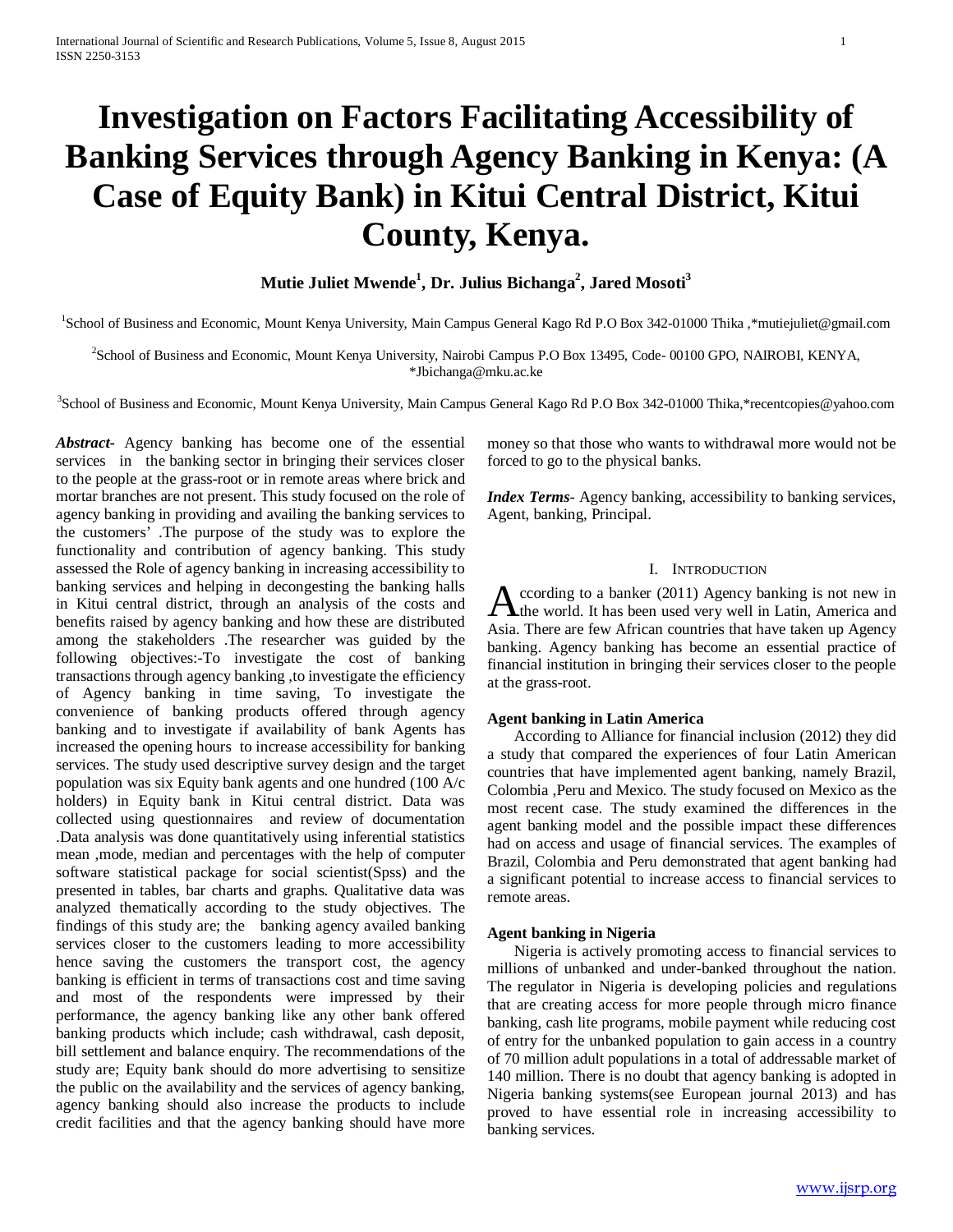# **Agent banking in Kenya**

 In Kenya large number of the population is excluded from access to financial services in the financial sector with the situation being worse in rural areas. Most of the individuals in Kenya especially those living in rural or remote areas where infrastructural development is a problem ,access to banking services has been a very disturbing problem. In the old times people used to travel for long distance so as to access financial services from banks and this was consuming most of their time and more spending on transport cost. According to Prof Njuguna Ndung'u governor of the CBK (2013) the aim of agent banking was to increase the level of formal financial inclusion in unserved and under- served areas. According to Gideon Kiarie (2012) with the introduction of agency banking services in Kenya financial system, convenient and affordable banking services continue to be availed to the large masses without the mortar and brick branches. According to Ken Kigunda (2012) the use of agency banking model by banks in Kenya has continued to improve access to banking services and has also increased financial deepening in the country since agent banking was launched in 2010.Kigunda say that due to agency banking the financial sector has recorded an increase in growth with most Kenyans accessing finances at their convenience. This study also found that agencybanking has increased accessibility of banking services since they have reduced the distance the customers need to travel to get the financial services as agents are located at customers premises, in Agency banking also it saves time for getting the services as no long queues of individuals waiting to be served. The cost of transactions is also cheap as compared to services from brick and mortar branches.

# II. PROBLEM STATEMENT

 In Kitui central district most of the banks are only located in Kitui town and this causes a problem for the people in rural areas or remote areas of Kitui in accessing the financial services. Agency banking is then seen to bring the services closer to the customers and now days people in remote areas do not need to travel to towns to get financial services.

## III. RESEARCH OBJECTIVES

#### **General objectives**

 To investigate the role of Agency banking in facilitating accessibility of banking services through agency banking in Kenya.

# **Specific objectives**

- **i.** To determine the cost of transaction through agency banking.
- **ii.** To determine the efficiency of agency banking in time saving when serving customers.
- iii. To determine if availability of bank agents has increased opening hours to increase accessibility for banking services.
- **iv.** To determine the convenience of getting banking products offered through agency banking.

#### IV. RESEARCH QUESTIONS

**1.** How much cost do one incur to make transactions through agency banking?

**2.** How has agency banking increased efficiency in time saving for making bank transactions?

**3.** How has agency banking increased the availability of their services through long opening hours?

**4.** How convenient are the banking products which are offered through agency banking?

# V. JUSTIFICATION OF THE STUDY

 This study is hoped to help to establish knowledge on agency banking in the area of Kitui central district. This knowledge is important to the banking agents providing the service in Kitui and also it is important to the banks in Kitui.

## VI. SCOPE OF STUDY

 The research covered Kitui central district.Three locations from the district was considered in the research and this included Kalundu, Township and Miambani locations. The study population included all Equity bank agents and A/c holders from the same bank in Kitui central district. One agent from Kalundu and one from Miambani was picked and four agents from township location was picked randomly making a target sample of six respondents, also one hundred ( 100) A/c holders from the same bank were selected to make up the target population.

# VII. LIMITATIONS OF THE STUDY

 There was a problem during data collection as some respondents were not willing to fill the questionnaire as they felt that giving the financial information about their banking through agency banking is very sensitive as banking involves money which is very sensitive. There was a problem in terms of getting secondary data because agency banking is a new phenomenon in Kitui central district and then little information was available.

#### VIII. ASSUMPTIONS OF THE STUDY

The study was guided by the following assumptions:-

- i. The randomly selected sample of Equity bank agents from Kitui central district was operational.
- ii. The use of agency banking model in Kitui central district has continued to expand access to banking services especially where there are no physical bank branches.
- iii. The use of agency banking has decongested the banking hall of Equity bank Kitui branch though at a slow rate.

## IX. LITERATURE REVIEW

 Agency banking regulations passed in February 2011 enable banks to offer services through third party agents approved by the CBK, agents can be telecoms outlets, small and medium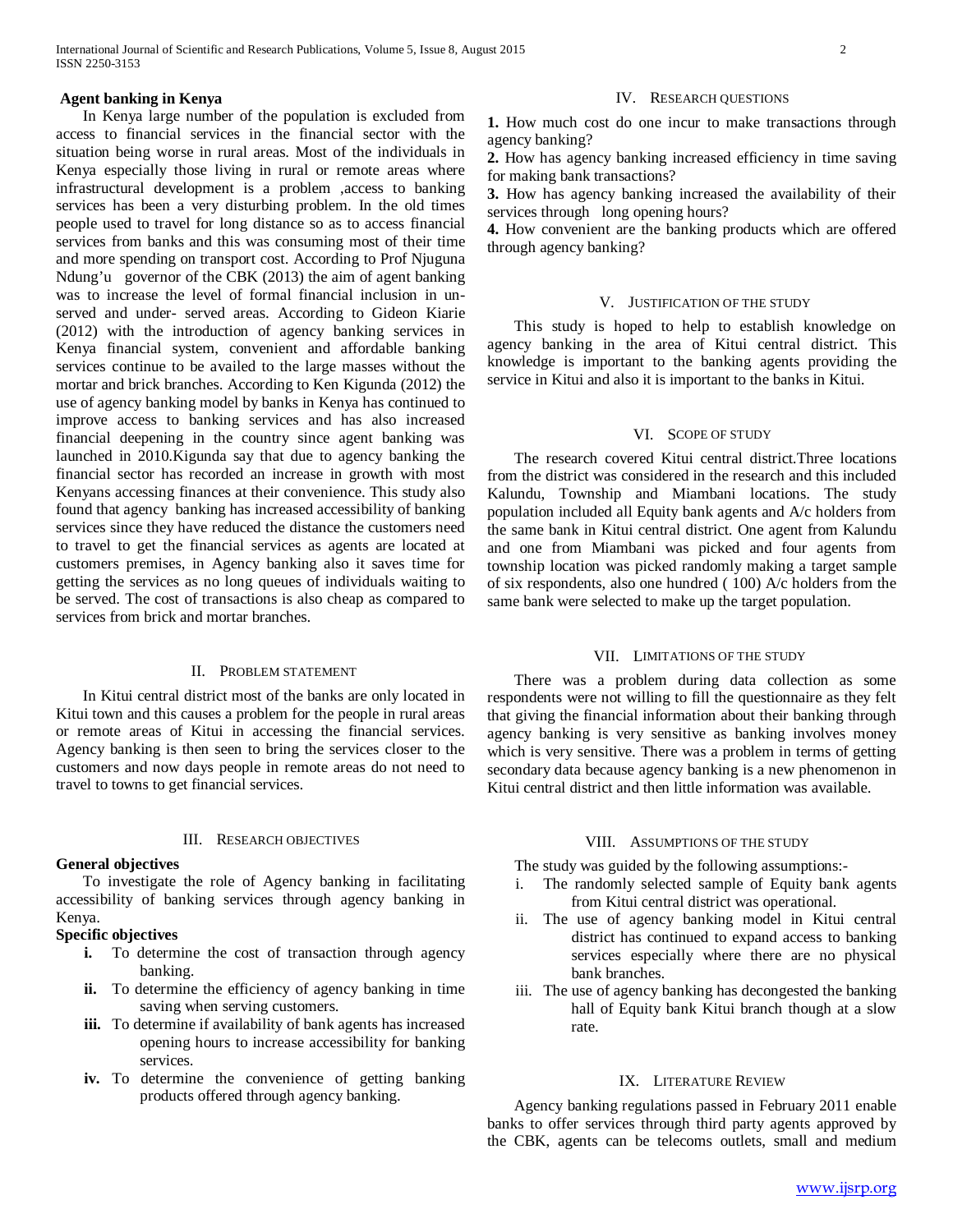enterprises, retail chain and even small shops among others. They must be a profit- making entity that has been in business for at least 18 months and can afford funds for a float account. The services that agent can offer include cash deposits, cash withdrawal, payment of bills transfers (including benefits and salary payment) among others.

 According to the bank supervision annual report (2011) adoption of agency banking has enhanced access to banking services. Despite 2011 being a year of accelerated inflation arising from high food and fuel costs the total population with access to financial services, which is a key indicator of financial sector growth and development, increased. This was attributed to the cost effective and efficient innovations within the banking sector one of them being adoption of branchless banking models like the Agency banking models .According to the bank supervision report (2012) Equity bank had the highest number of customers and agents where it had 5.3 Million customers and 2851 agents and this indicated that agent banking had an effect on financial deepening as the higher the number of agents the higher the number of customers.

#### X. THEORETICAL REVIEW

# **Agency theory**

 Stephen Ross and Barry Mitnick (1972) came up with agency theory, where they said that the principal delegates or hire an agent to perform work. The theory attempts to deal with two specific problems; first that the goals of the principal and an agent are not in conflict (agency problem) and second that the principal and agent reconcile different tolerances for risk. (Bruce et al 2005) say that the challenge in agency theory is to get agents to either set aside their self- interest, or work in a way in which they may maximize their personal wealth while still maximizing the wealth of the principal. This is true as some agents were even closing early than the physical banks according to this study.

#### **Diffusion of innovations theory**

 The original diffusion research was done as early as 1903 by the French sociologist Gabriel Tarde who plotted the original Sshaped diffusion curve. Tarde 1903 S- shaped curve is of current importance because, Most innovations have an S-shaped rate of adoption ( Rogers , 1995).Diffusion research centers on the conditions which increase or decrease the likelihood that a new idea, product, or practice will be adopted by members of a given culture .Diffusion of innovation theory predicts that media as well as interpersonal contacts provide information and influence opinion and judgments. Very little innovators adopt innovation in the beginning. Later Diffusion of innovation theory was developed by E.M. Rogers in (1962) and it originated in communication to explain how overtime an idea or product gains momentum and spreads through a specific population or social system. Researchers have found out that people who adopt an innovation early have different characteristics than people who adopt an innovation later. When promoting an innovation to a target population, it is important to understand the characteristics of the target population that will help or hinder adoption of the innovation. There are five established categories of adopters, and majority of the general population tends to fall in the middle categories .The five categories include:-

 **Innovators-** These are people who want to be the first to try the innovation. They are venturesome and interested in new ideas. These people are risk takers.

 **Early adopters-** These are people who represent opinion leaders .They enjoy leadership roles, and embrace change opportunities. They are already aware of the need to change and so are very comfortable adopting new ideas. They do not need to be convinced so as to change.

 **Early majority-** They are rarely leaders, but do adopt new ideas before an average person. They just need to see evidence that innovation works before they adopt it.

 **Late majority-** These people are skeptical of change and will only adopt innovation after it has been tried by the majority. They need to be told how many other people have tried the innovation and have adopted it successfully.

 **Laggards-** These are people bound by tradition and very conservative. They are very skeptical of change and are the hardest group to bring on board.

# XI. RELEVANCE OF THE THEORIES

 Relating the diffusion theory to agency banking, the agency banking is clearly an innovation that requires time to reach critical mass. With regard to communication channels, banks have done well to popularize the agency banking with service names that resonate well the target population. Such names include; Equity ndio hii, Kcb mtaani, co-op kwa Jirani ,Family papo hapo and so on. Such names intended to create a sense of ownership and create confidence among the banks customers for a service that has been devolved to their neighborhood or brought closer to their doorsteps.

 Agency theory relates well with agency banking as most of banks have sought the services of third parties in offering the banking services to their customers. These bank Agents are paid some commission by the banks which they work for. The nearest branch of the bank provides necessary logistic support to their respective Agents.

## XII. RESULTS AND FINDINGS

 This study investigated the factors facilitating accessibility of banking services through agency banking in Kenya. The objectives of the study were; to determine the cost of transactions through agency banking, to determine the efficiency of agency banking in time saving, to determine how agency banking has increased opening hours to increase accessibility for banking services, and to determine the banking products offered through agency banking.

 The study established that majority of the respondents (86%) strongly agreed that agency banking was worthwhile in availing banking services closer to customers. This reduced time wasting since customers do not have to travel long distances as the agencies are close to their residences.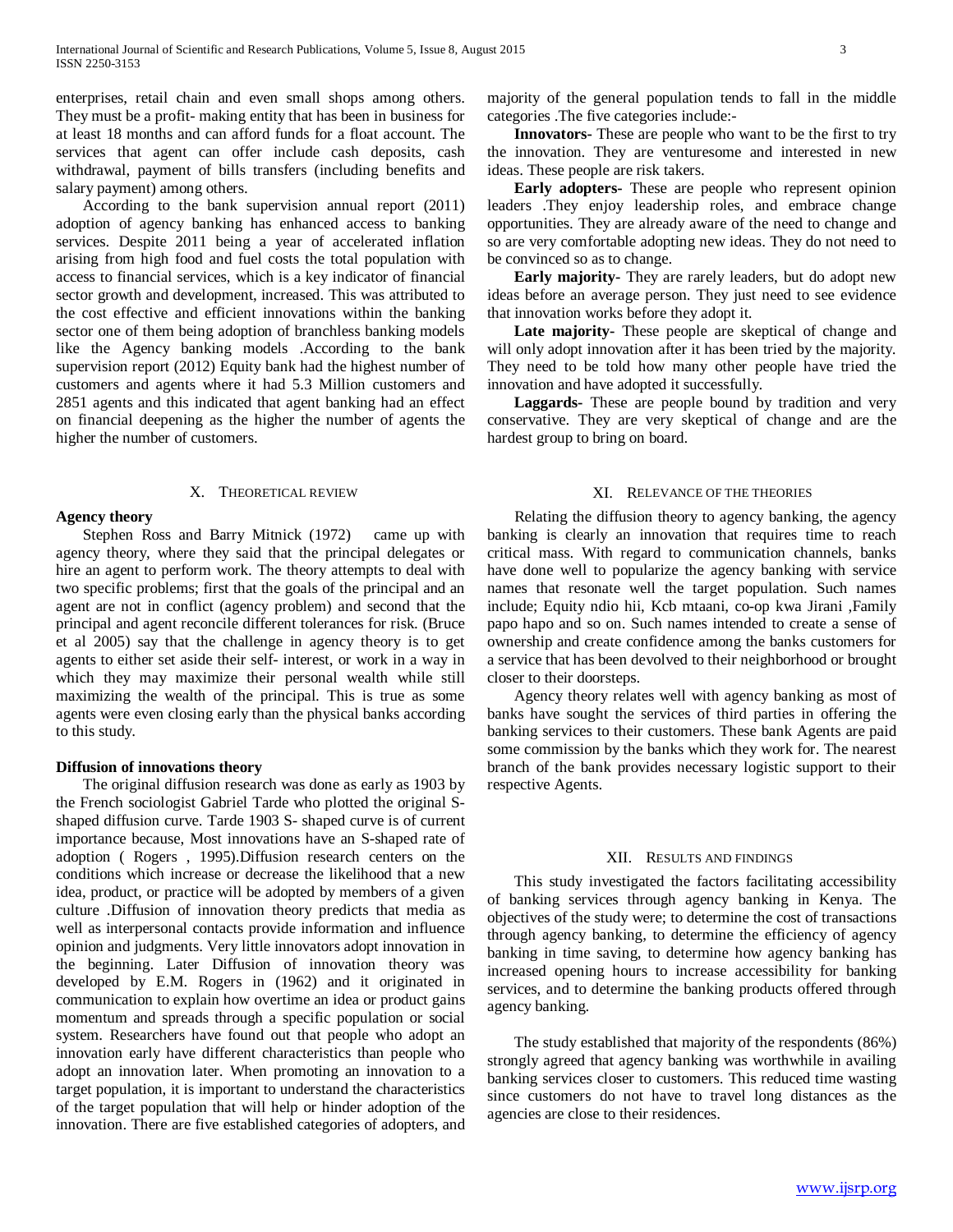| <b>Category</b> | <b>Responses</b> | Percentage |  |  |
|-----------------|------------------|------------|--|--|
| Strongly agreed | 86               | 86%        |  |  |
| Agreed          | 14               | 14%        |  |  |
| <b>Total</b>    | 100              | 100%       |  |  |
|                 |                  |            |  |  |

# **Table 4.5: Transaction through agency avails services closer to customers**

 The research also used the bar graph to represent the opinion of respondents on whether agencies availed services closer to people.

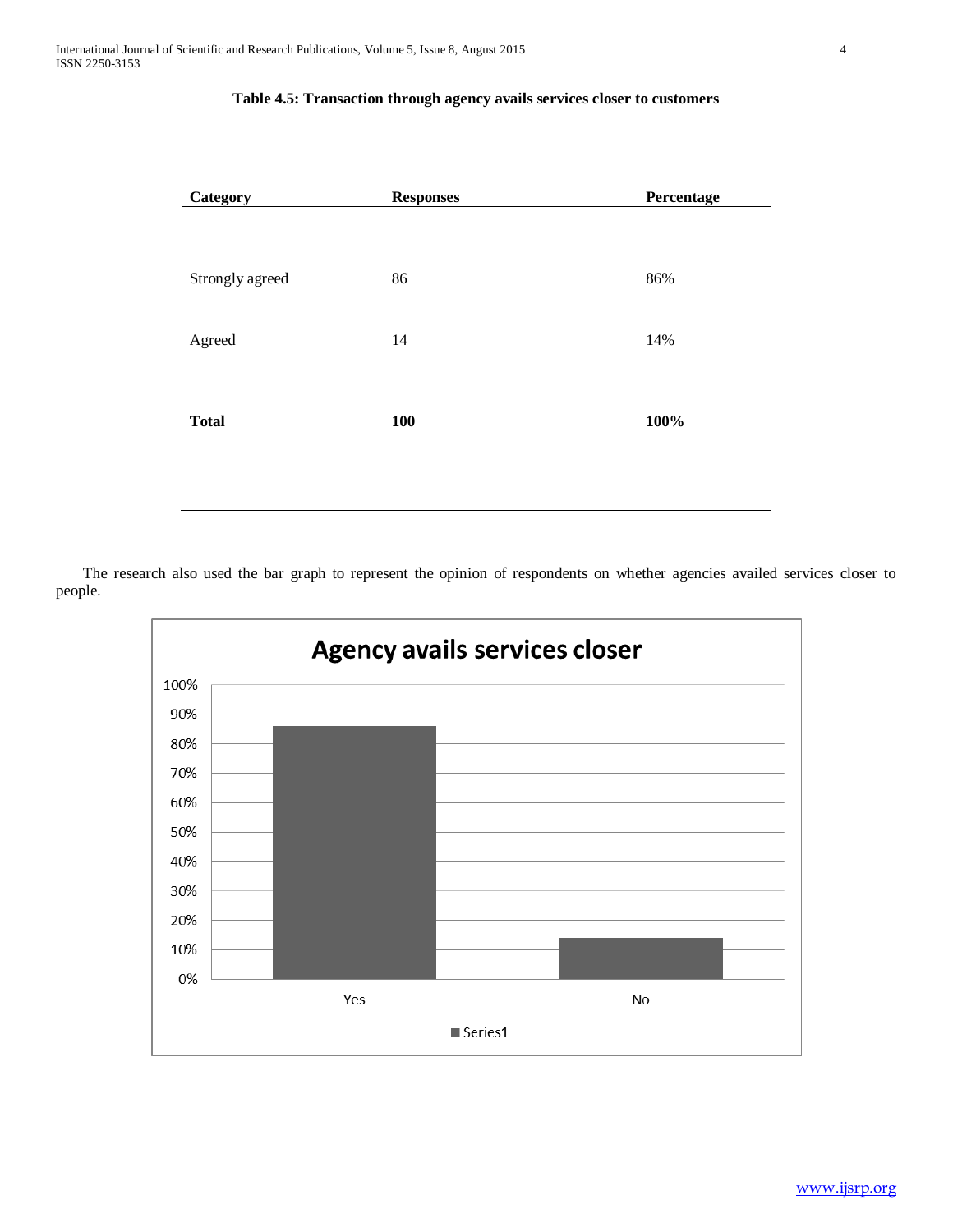The researcher calculated the correlation coefficient between the transaction cost and agency banking. This was to establish the strength of the relationship between transactions cost and agency banking and to determine if there was effect of reducing banking cost on accessibility of agency banking. The study revealed that there is a strong negative correlation between transaction cost and agency banking (r=-0.80 p=0.04) this implies that the more the banking agencies the less the transaction cost.

|                       |                     | o           |                |
|-----------------------|---------------------|-------------|----------------|
|                       |                     | Transaction |                |
|                       |                     | cost        | Agency banking |
| Transaction cost      | Pearson Correlation |             | $-0.8$         |
|                       | Sig. (2-tailed)     |             | 0.04           |
|                       | N                   | 100         | 100            |
|                       |                     |             |                |
| <b>Agency Banking</b> | Pearson Correlation | $-0.8$      |                |
|                       | Sig. (2-tailed)     | 0.004       |                |
|                       | N                   | 100         | 100            |

# **Table 4.6 Relationship between transaction cost and Agency banking**

 This agrees with Ivantury and Timothy(2006) who argued that Agency banking could be of benefit to the clients in the following ways; lower transaction costs (closer to their homes), long opening hours, shorter lines than in branches, more accessible to the poor who might feel intimidated in branches compared to agency, This is because the Agency banking enables the bank to extend their services not only in areas with poor branch Penetration but also up to the doorstep of those who are reluctant or otherwise unable, to make a trip to the nearest branch.

 The study revealed that majority of the respondents (80%) agreed that the agency banking was effective in time saving. This is because agency banking were of benefit to the clients in the following ways; lower transaction costs (close to their homes) long opening hours, shorter lines than in branches, more accessible to the poor who might feel intimated in physical branches compared to agent banking.

| <b>Efficiency</b> | <b>Responses</b> | Percentage |
|-------------------|------------------|------------|
| Very good         | 15               | 15%        |
| Good              | 80               | 80%        |
| Fair              | 5                | 5%         |
| <b>Total</b>      | 100              | 100%       |

The research also used a line graph to represent the effectiveness of banking industry.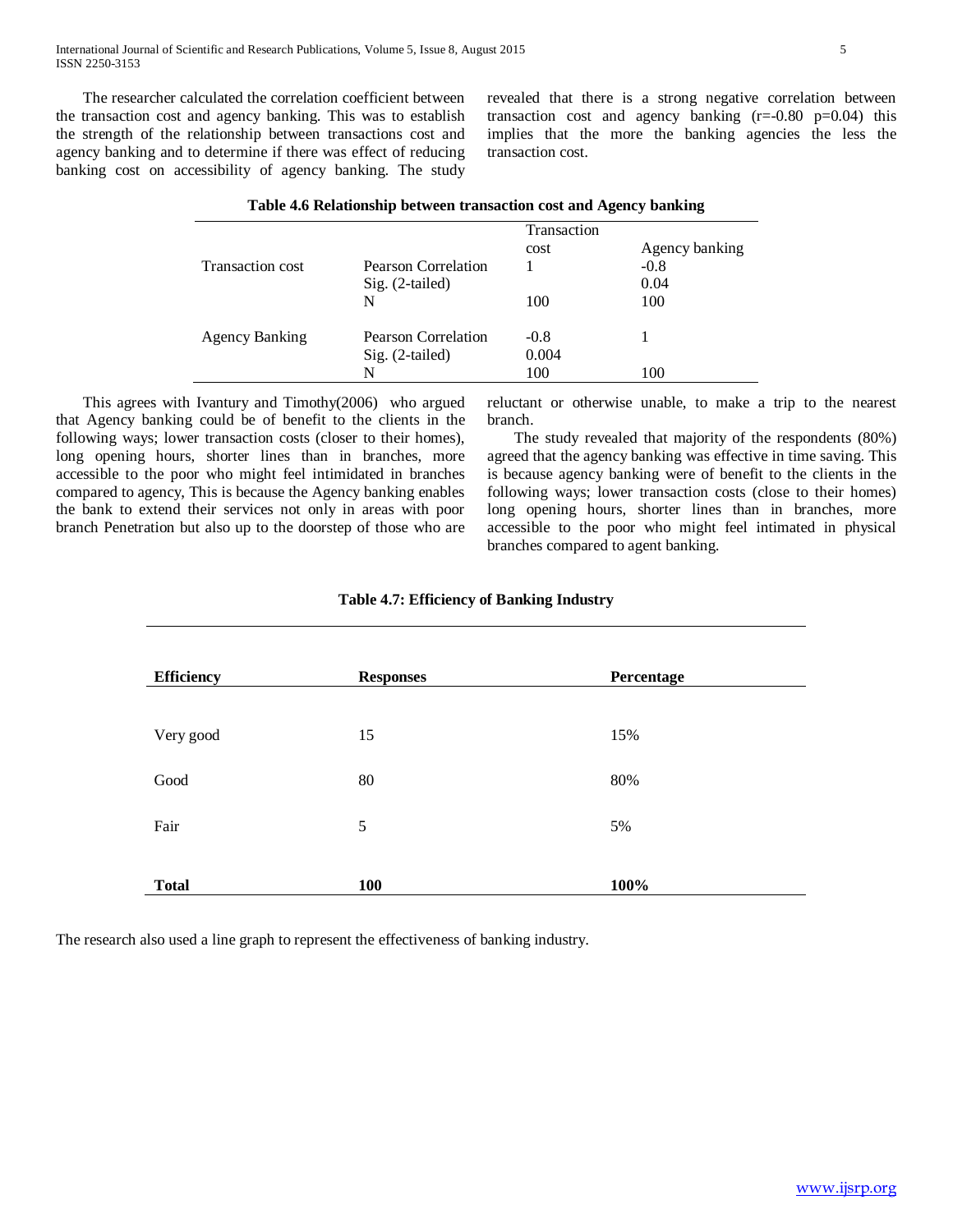

 The study also established that( 96% ) of the respondents strongly agreed that the agency banking was saving on time during transactions since there were no long queues which tend to take long to serve the customers.

| Category        | <b>Responses</b> | Percentage |
|-----------------|------------------|------------|
| Strongly agreed | 96               | 96%        |
| Disagreed       | $\overline{4}$   | 4%         |
| <b>Total</b>    | 100              | 100%       |

## **Table 4.8: Time saving and Agency banking**

 According to 91% of the respondents, they strongly agreed that banking agent's avail banking services through long opening hours as opposed to the banks with most of them opening from 7.00am to 6.00 pm. This has enabled customers to access banking facilities very early in the morning and also late in the evening.

| Category        | <b>Responses</b> | Percentage |
|-----------------|------------------|------------|
| Strongly agreed | 91               | 91%        |
| Disagreed       | 9                | 9%         |

# **Table 4.9: Agency banking long opening hours**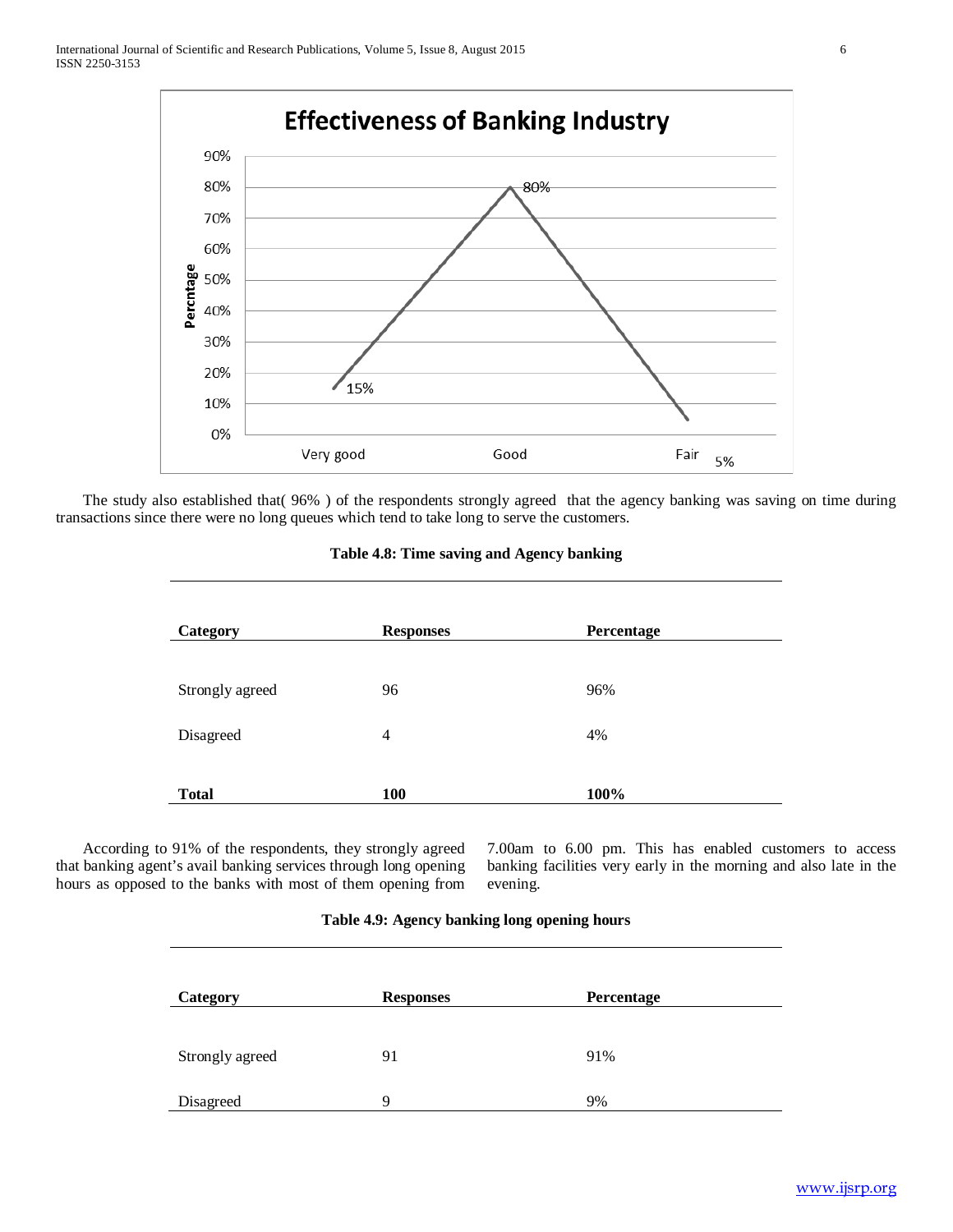| <b>Total</b> | 100 | 100% |
|--------------|-----|------|



The research also used a pie- chart to represent this information.

**Table 4.10 Correlation between Long opening time and Agency banking**

| Opening time          | Pearson Correlation<br>Sig. (2-tailed)<br>N | Opening time<br>100  | Agency banking<br>0.86<br>0.03<br>100 |
|-----------------------|---------------------------------------------|----------------------|---------------------------------------|
| <b>Agency Banking</b> | Pearson Correlation<br>Sig. (2-tailed)<br>N | 0.86<br>0.003<br>100 | 100                                   |

# **4.7 Regression Analysis**

The researcher used regression analysis to test the effect of effect of a unit increase or decrease on the dependent variable.

| <b>Table 4 Regression Coefficients</b> |            |
|----------------------------------------|------------|
| $M_{\odot}$ d <sub>o</sub> l           | $I$ Incter |

| Model |                              | Unstandardized<br>Coefficients |            | Standardized<br>Coefficients | Sig.  |       |
|-------|------------------------------|--------------------------------|------------|------------------------------|-------|-------|
|       |                              |                                | Std. Error | Beta                         |       |       |
|       | (Constant) (a)               | 5.898                          | .072       |                              | .000  | 1.000 |
|       | Cost of transaction( $X_1$ ) | .500                           | .103       | .434                         | 4.873 | .000  |
|       | Time saving $(X_2)$          | 1.561                          | .199       | .000                         | .000  | 1.000 |
|       | Opening Hours $(X_3)$        | . .777                         | .187       | .000                         | .000  | 1.000 |
|       | Banking products $(X_4)$     | .500                           | .055       | .548                         | 9.041 | .000  |

a. Dependent Variable: Accessibility of Agency banking services (Y)

Regression model:  $Y = a + b_1 X_1 + b_2 X_2 + b_3 X_3 + b_4 X_4$ 

 $Y = 5.898 + 0.5 X_1 + 1.561 X_2 + 1.777X_3 + 0.5 X_4$